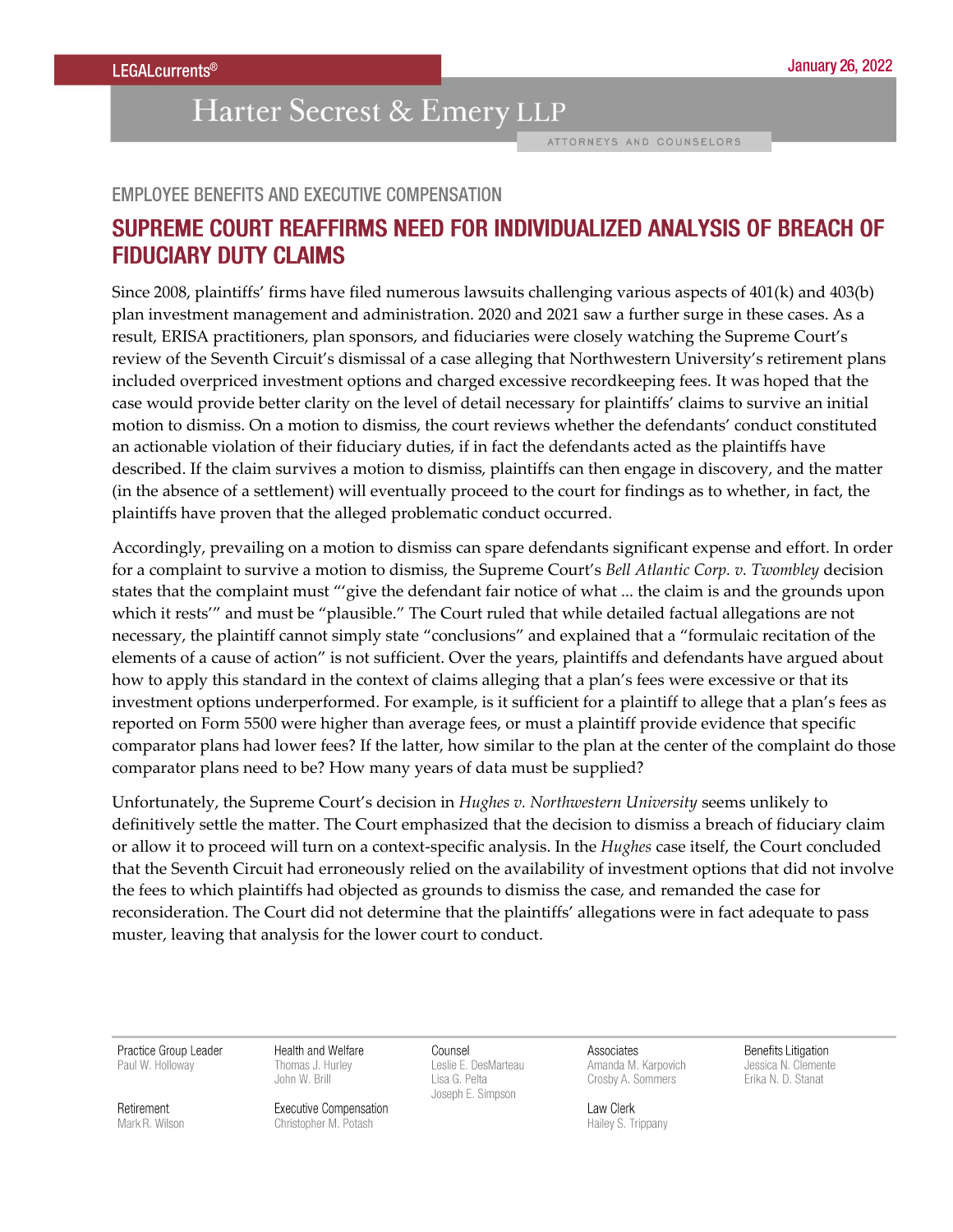The Supreme Court's rejection of the argument that the availability of acceptable options should obviate the presence of (allegedly) problematic options was not surprising. While there had been some precedent along those lines in the Seventh Circuit, that viewpoint had never gained widespread acceptance. In most courts, fiduciaries have been expected to remove problematic investment options from a plan's designated investment line-up, no matter what other investment options were also available. $^{\rm l}$ 

Lower courts will need to decide how to interpret the Court's comments on the context-specific nature of fiduciary decisions. For example, defendants will likely argue that a plaintiff asserting that recordkeeping fees are excessive must provide comparison data for similar plans, not just plans in general or plans of a similar size but lacking other comparable characteristics, or else the plaintiff will be asking the court to review the allegations without the requisite context. Similarly, defendants will likely argue that plaintiffs challenging investment options need to provide comparative performance data for funds with a high degree of similarity, not just funds in the same asset class. However, plaintiffs will no doubt argue that the proper time for presenting data of this sort is after discovery, when the plaintiffs will have been able to obtain details about the plan not available from public filings. It remains to be seen how the courts will opine on these types of arguments.

The Supreme Court reiterated the potential complexity of ERISA fiduciary decision-making, noting that, "At times, the circumstances facing an ERISA fiduciary will implicate difficult tradeoffs, and courts must give due regard to the range of reasonable judgments a fiduciary may make based on her experience and expertise." In other words, simply showing that Recordkeeper X was cheaper than Recordkeeper Y, or that Fund X performed better than Fund Y over a given period, will not necessarily be enough for a plaintiff to prevail. However, it remains to be seen what the lower courts will expect plaintiffs to demonstrate in order for their claims to survive a motion to dismiss.

Ultimately, plan fiduciaries should continue to follow well-established best practices. Fiduciaries should periodically review the cost and performance of their funds and vendors, and should work with professional advisors as appropriate to be sure they have the information and expertise necessary to make prudent decisions. Fiduciaries also need to be careful to document their decisions and the reasons for those decisions. For example, a fiduciary committee that determines that a more expensive recordkeeper will offer more valuable services than a cheaper alternative, and represents a better choice for the plan's needs, should be sure to record its analysis in the materials documenting its decision to hire the more expensive provider. A good process coupled with clear and contemporaneous documentation represents the best line of defense should a dispute arise. A good process also enables the fiduciaries to make prudent decisions in the first place and to identify and respond to problems promptly.

As always, please feel free to contact a member of the Employee Benefits & Executive Compensation group at 585.232.6500, 716.853.1316, or visit [www.hselaw.com](http://www.hselaw.com/) or more information about the items discussed in this LEGALcurents, or for assistance in other matters.

<sup>1</sup> Self-directed brokerage accounts, which offer access to hundreds or thousands of investments, present different issues, since this type of monitoring is not feasible for these accounts.